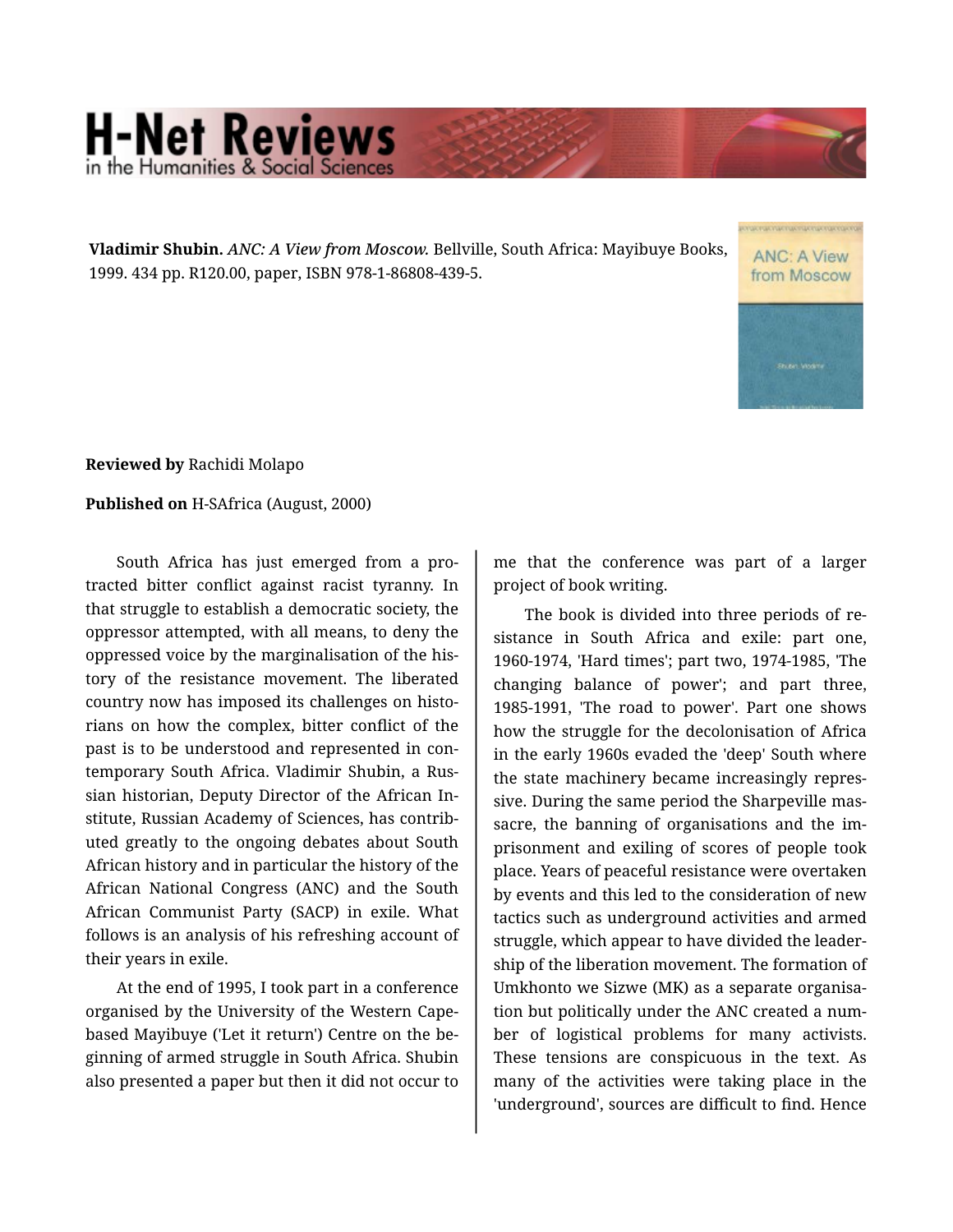the author resorts to oral interviews, though one has to be aware of the contradictory representa‐ tions as shown in the text. The periodisation and the category 'hard times' in the first part of the book are good. The text is written in blood, ban‐ nings, imprisonment, arrest of senior ANC and SACP followers at Rivonia, all signalling the smashing of resistance structures by the state.

The leadership of the liberation movement shifted to Oliver Tambo and Yusuf Dadoo, who left South Africa in the early 1960s. Their decision to leave was due to fear and the need to promote the sanctions campaign. They hoped to soon see a liberated country, but ended up living in exile for almost three decades. Exiles were scattered in dif‐ ferent parts of Europe and rebuilding the libera‐ tion movement appears to have been very diffi‐ cult because of what Shubin calls the 'disease of exile'. By the end of the decade, a number of MK cadres who left South Africa in the early 1960s for military training were keen to return home after having been confined to their bases. As the region was still in the hands of colonial forces hostile to the liberation movements, an alliance was created with the Zimbabwean People's Union (ZAPU), with the intention to liberate first Zimbabwe and then South Africa. Their first action was the Wankie campaign which, whilst it did not achieve its objective, nevertheless allowed cadres from both groups to gain experience of military com‐ bat. Casualties were reported in the campaign and some of those who survived were arrested in Zim‐ babwe and Botswana.

Debates that took place at the 1969 ANC Mo‐ rogoro conference emerged from the failure of military incursions into South Africa and the chal‐ lenges facing the rank and file in exile about the direction of the liberation struggle. The confer‐ ence dealt with a number of issues and in particular the inclusion of revolutionaries from other racial groups into the ANC. It was also at this con‐ ference that MK cadres articulated their critique of the ANC leadership. This was represented in

the "Chris" Hani Memorandum. The leadership also came under fire because of the frustrations of exile -- the previous conference held in exile had been in Lobatse in 1962 and it is clear that grievances had accumulated.

The collapse of Portuguese rule in the colonies of Mozambique and Angola brought the liberation movement closer to South African bor‐ ders. Exiles on their own found it difficult to pene‐ trate South Africa until the internal atmosphere changed as a result of the 1970s Durban workers' strikes. This was the beginning of larger things to happen and by 1976 another major historical landmark happened when students from Soweto high schools resisted the imposition of Afrikaans as a medium of instruction. The state met peace‐ ful demonstrations with brute force, killing hundreds of students. Although the ANC and the SACP were not directly involved in the Soweto upris‐ ings, the angry militant youth, when they subse‐ quently left South Africa, found these organisa‐ tions better organised than the PAC, hence the flooding of MK ranks by the Soweto 'generation'. In 1983, another political landmark took place with the formation of the United Democratic Front. This accelerated the changing balance of power in South Africa in favour of the liberation movement. The Front shared the same ideology with the ANC and used the same symbols such as flags, colours, songs, etc. Despite all these ad‐ vances, Joe Slovo critically noted that MK had not fired a shot on South African soil since the sabo‐ tage campaign of 1961.

The dynamics within Southern African states had some impact on the liberation struggle in South Africa. In 1984, the Mozambican govern‐ ment signed the Nkomati Accord with the South African government in which the two countries attempted to promote good 'neighbourliness'. However, central to the accord was the fact that the South African government was using the Mozambicans to expel the ANC from the region. Even if the Mozambican government expected fi‐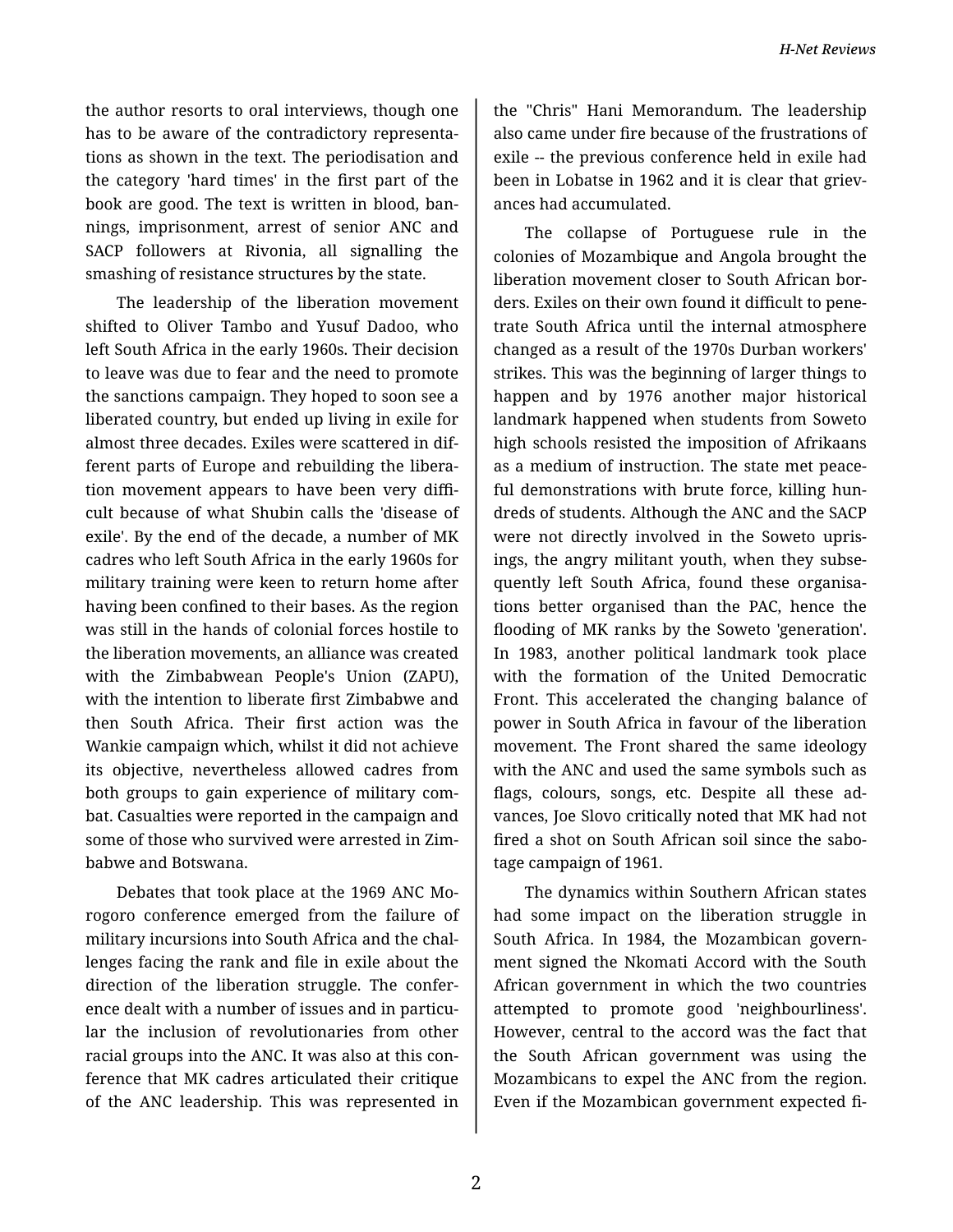nancial aid from South Africa, they were being used in South Africa's destabilisation efforts. This strategy was resorted to because of the 'changing balance of power' in the region as compared to a decade earlier, in the sense that the liberation movement was not in a position to infiltrate the deep South.

A second setback that confronted the libera‐ tion movement was the issue of morale in the camps, particularly in Angola, whereby the secu‐ rity department of the ANC used heavy-handed tactics in dealing with expressions of dissent. Grievances centred on food, democratic practices in the army, and involvement in operations against the apartheid-American sponsored rebel group UNITA in Angola. The latter was an issue because some cadres preferred to be fighting on home soil. Stephen Ellis and Tsepo 'Sechaba', in *Comrades Against Apartheid : The ANC and the South African Communist Party in Exile* (London: James Currey, 1992), have projected an anti-Com‐ munist position by claiming KGB influence in the way the mutineers were dealt with. Shubin has corrected that proposition by arguing that the training of ANC security personnel was done in the German Democratic Republic rather than in the Soviet Union as claimed by Ellis and Sechaba. For that matter, Ronnie Kasrils, a senior SACP and MK cadre noted that in their training the East Ger‐ mans, "emphasised brain work and not beating to arrive at the truth" (p.313). It appears from the au‐ thor that should the Soviet Union have responded positively to Oliver Tambo's request for security training then perhaps the "camp chapter" would not have tainted the ANC's human rights record.

Towards the end of the 1980s, the balance of power tilted in favour of the 'road to power.' The apartheid state was in deep crisis because of fac‐ tors such as: (i) financial sanctions; (ii) interna‐ tional isolation; (iii) internal mass mobilisation; and (iv) intensified Umkhonto we Sizwe propa‐ ganda. All this led to the unbanning of the ANC, PAC, SACP and other groupings and the release of

Rivonia trialists which culminated in the 1994 elections in which the world famous political pris‐ oner, Nelson Mandela became the first Black pres‐ ident of a liberated South Africa.

As these events were taking place in South Africa, international politics brought to bear its own dynamics. The Soviet Union, one of the key supporters of the liberation movement, was going through a crisis never seen in its own history. The collapse of the Soviet Union saw different voices expressed in that country towards the changes in South Africa. It appears that amongst the Soviets, there were those who were supporting the minor‐ ity regime of Mr F.W de Klerk as well as the ANC and its allies. The failed plans for Nelson Man‐ dela's visit to the Soviet Union reveal changing dy‐ namics between the ANC and the Soviet Union. (This part also shows Shubin's personal frustra‐ tion that Nelson Mandela was not able to visit the Soviet Union during his term of office as president of the Republic of South Africa).

What is the significance of *ANC: A View from Moscow*? Firstly, the strength of the book lies in its extensive use of primary sources never used before. This is unlike Ellis and Sechaba's *Com‐ rades against apartheid*, which covered almost the same area but with no sources. Secondly, this is a valuable contribution to the tiny, but growing historiography of the South African diaspora. Thirdly, through the text we can see the assistance given by the Soviet Union to the liberation strug‐ gle from 1963-1991, aid given with no conditions attached, as compared to many powers in the West. This took the form of military training, education, holidays, health, transport, etc.

Criticism can also be levelled at the text. Al‐ though Shubin has used oral sources, the domi‐ nant voices coming through are those of "Chris" Hani and Oliver Tambo. It appears that had he shifted his focus to the 'foot-soldiers' from the 'commanders', perhaps a different perspective would have emerged.

3